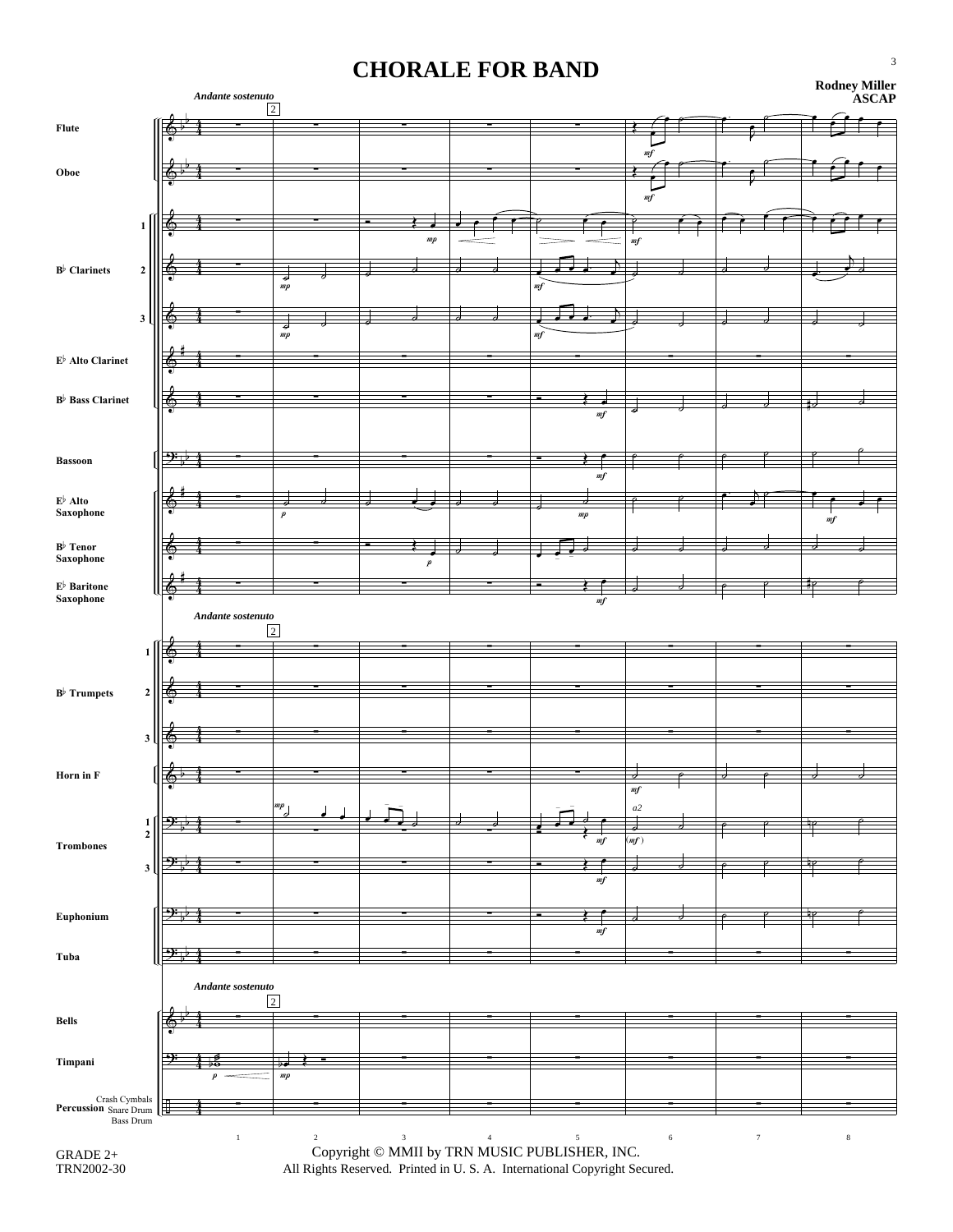

TRN2002-30

4